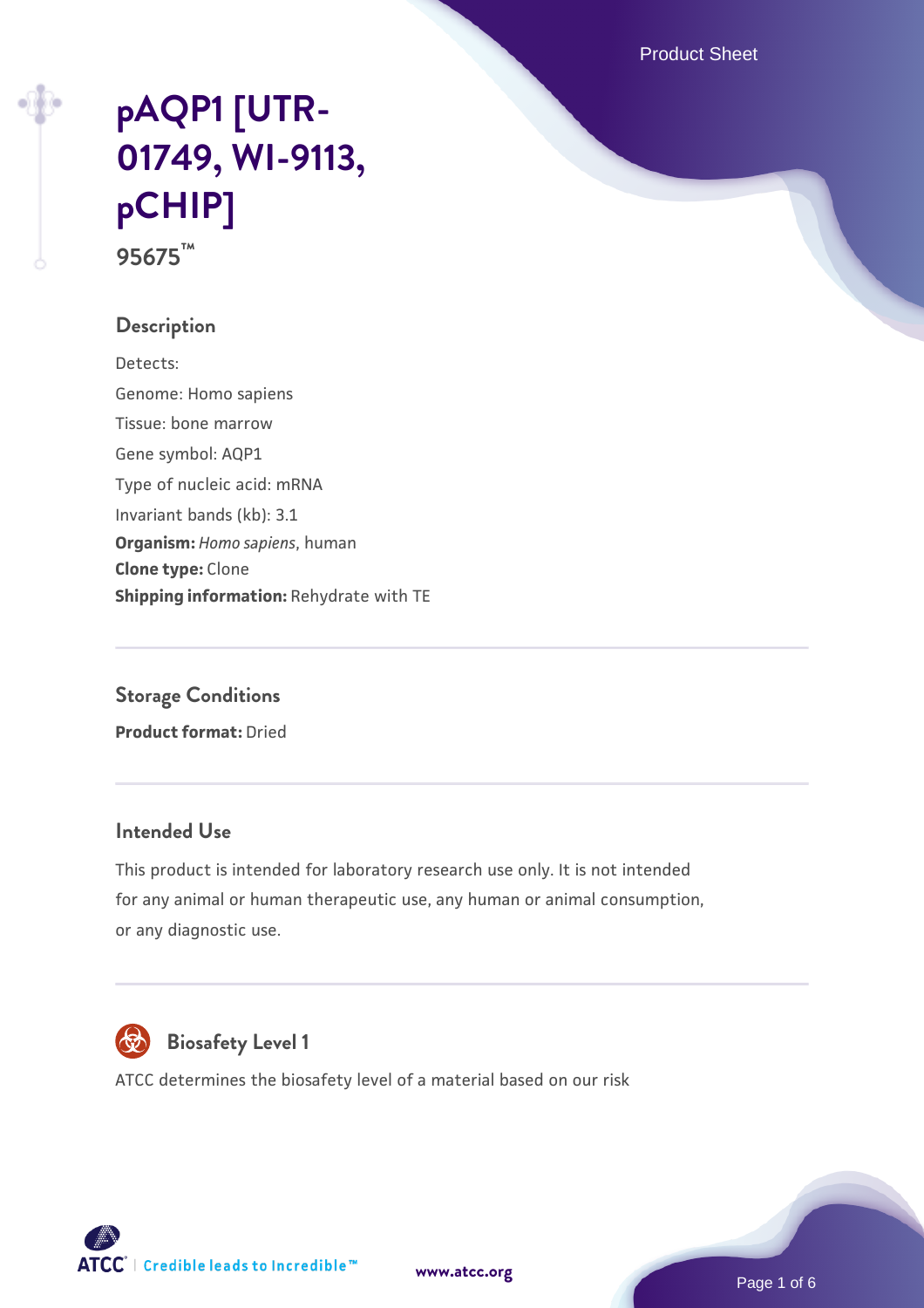# **Certificate of Analysis**

For batch-specific test results, refer to the applicable certificate of analysis that can be found at www.atcc.org.

#### **Insert Information**

**Insert size (kb):** 2.7999999999999998 **Type of DNA:** cDNA **Insert source:** bone marrow **Insert tissue:** Bone marrow **Insert information:** DESCRIPTION OF INSERT COMPONENT: Cross references: DNA Seq. Acc.: M77829 Nucleotides 1-1283 of the insert correspond to nucleotides 53-1335 of M77829. **Genome:** Homo sapiens **Chromosome:** 7 7 p14; 7, 84.8799999 cR **Gene name:** aquaporin 1 (channel-forming integral protein, 28 kD) **Gene product:** aquaporin 1 (channel-forming integral protein, 28 kD) [AQP1] **Gene symbol:** AQP1; CHIP28 **Contains complete coding sequence:** No **Insert end:** Modification: EcoRI linker

**Vector Information**



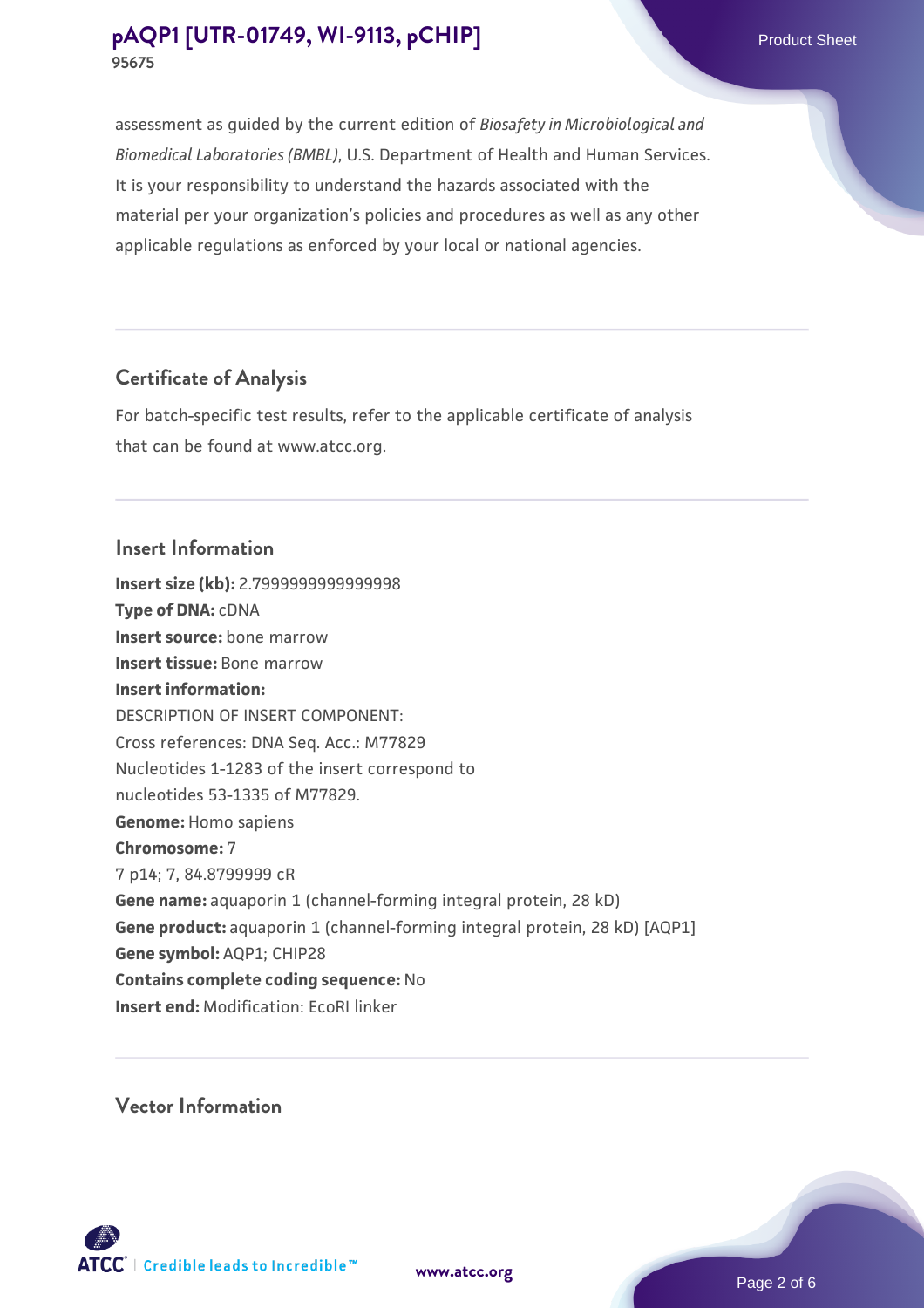**Construct size (kb):** 5.760000228881836 **Intact vector size:** 2.961 **Vector name:** pBluescript II KS-**Type of vector:** phagemid **Host range:** *Escherichia coli* **Vector end:** EcoRI **Cloning sites:** BssHII; KpnI; ApaI; DraII; XhoI; HincII; AccI; SalI; ClaI; HindIII; EcoRI; PstI; SmaI; BamHI; XbaI; NotI; EagI; SacI **Insert detection:**  $lacZ'$ , <-, 816-938 **Markers:** ampR **MCS:** SacI...KpnI, ->, 657-759 **Polylinker sites:** BssHII; KpnI; ApaI; DraII; XhoI; HincII; AccI; SaII; ClaI; HindIII; EcoRI; PstI; SmaI; BamHI; XbaI; NotI; EagI; SacI **Primer site: M13-20, ->; reverse, <-Promoters:** T3; T7 **Replicon:** f1, →, 3-459; pMB1, 1032-1972

#### **Notes**

Restriction digests of the clone give the following sizes (kb): EcoRI--3.0, 2.8; HindIII--4.4, 1.5; SmaI--5.0, 0.8; KpnI--5.8; BglII--5.8. - ATCC staff

The insert contains the following restriction sites (approximate kb from the 5' end): SmaI--0.80; HindIII--1.28. - GenBank/EMBL/DDBJ

The insert begins at nt +15 relative to the initiation ATG, and contains about 1.3 kb at the 3' end that has not been sequenced. - Proc. Natl. Acad. Sci. USA 88: 11110-11114, 1991

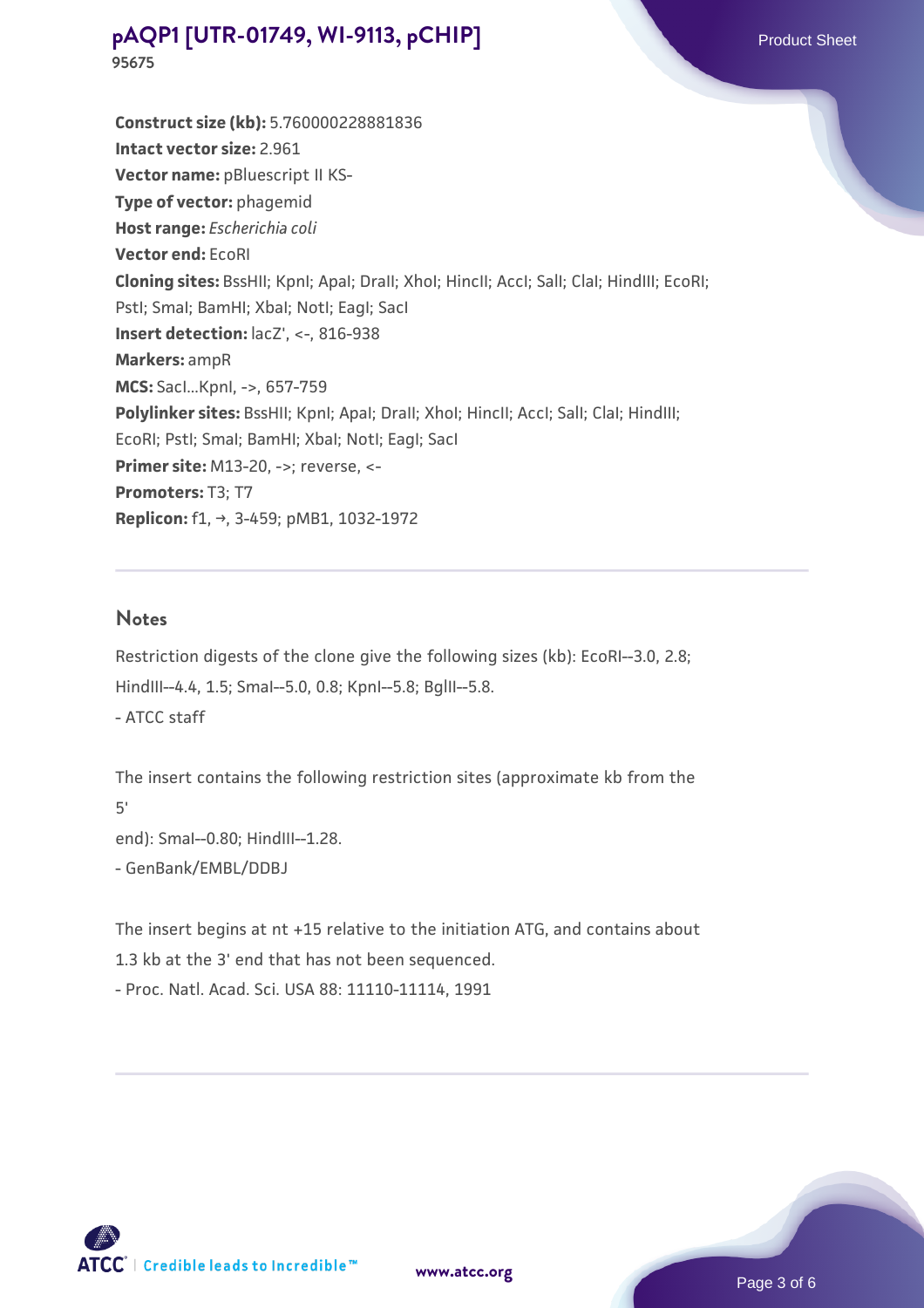# **Material Citation**

If use of this material results in a scientific publication, please cite the material in the following manner: pAQP1 [UTR-01749, WI-9113, pCHIP] (ATCC 95675)

#### **References**

References and other information relating to this material are available at www.atcc.org.

# **Warranty**

The product is provided 'AS IS' and the viability of ATCC® products is warranted for 30 days from the date of shipment, provided that the customer has stored and handled the product according to the information included on the product information sheet, website, and Certificate of Analysis. For living cultures, ATCC lists the media formulation and reagents that have been found to be effective for the product. While other unspecified media and reagents may also produce satisfactory results, a change in the ATCC and/or depositor-recommended protocols may affect the recovery, growth, and/or function of the product. If an alternative medium formulation or reagent is used, the ATCC warranty for viability is no longer valid. Except as expressly set forth herein, no other warranties of any kind are provided, express or implied, including, but not limited to, any implied warranties of merchantability, fitness for a particular purpose, manufacture according to cGMP standards, typicality, safety, accuracy, and/or noninfringement.

#### **Disclaimers**



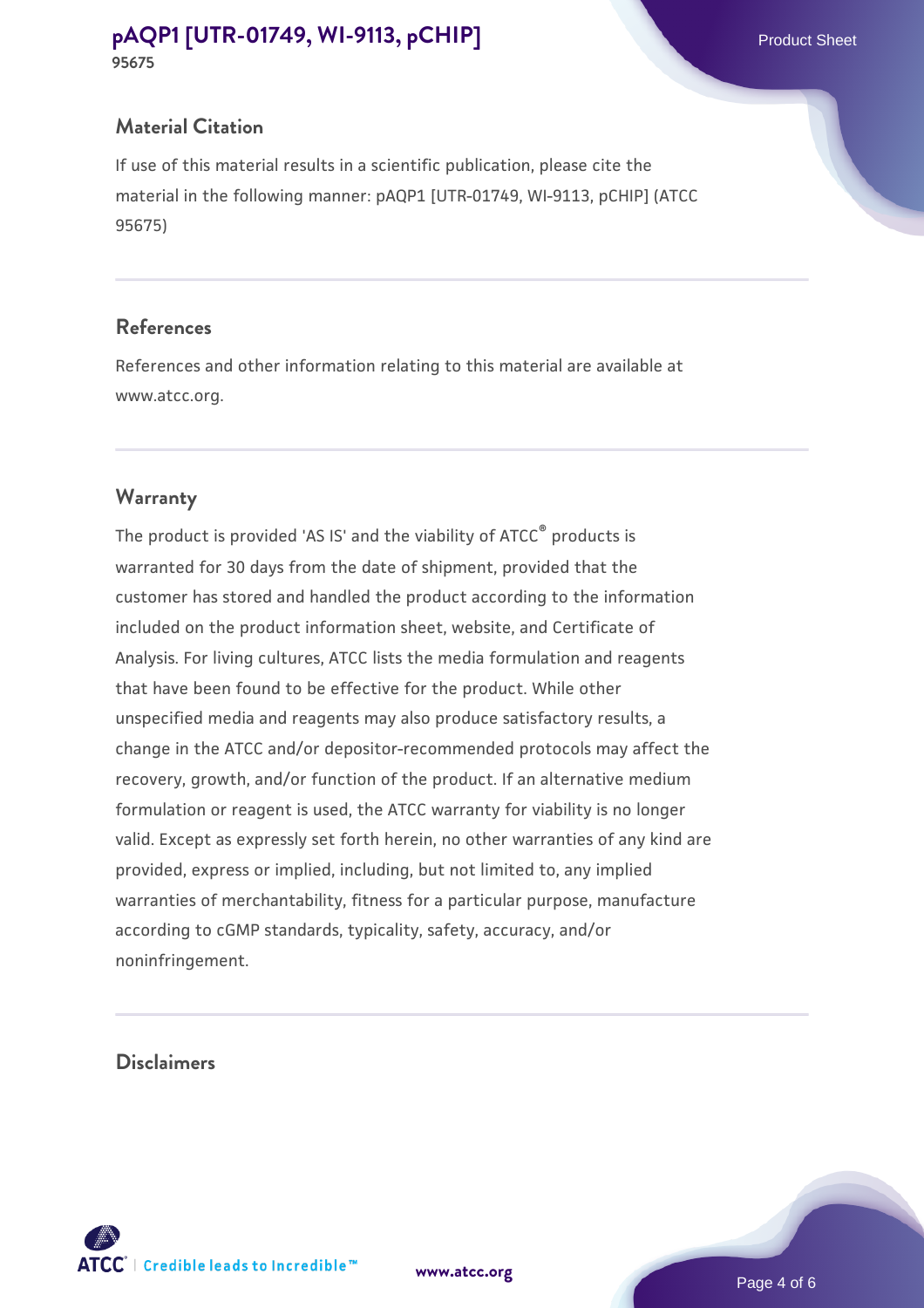While ATCC uses reasonable efforts to include accurate and up-to-date information on this product sheet, ATCC makes no warranties or representations as to its accuracy. Citations from scientific literature and patents are provided for informational purposes only. ATCC does not warrant that such information has been confirmed to be accurate or complete and the customer bears the sole responsibility of confirming the accuracy and completeness of any such information.

This product is sent on the condition that the customer is responsible for and assumes all risk and responsibility in connection with the receipt, handling, storage, disposal, and use of the ATCC product including without limitation taking all appropriate safety and handling precautions to minimize health or environmental risk. As a condition of receiving the material, the customer agrees that any activity undertaken with the ATCC product and any progeny or modifications will be conducted in compliance with all applicable laws, regulations, and guidelines. This product is provided 'AS IS' with no representations or warranties whatsoever except as expressly set forth herein and in no event shall ATCC, its parents, subsidiaries, directors, officers, agents, employees, assigns, successors, and affiliates be liable for indirect, special, incidental, or consequential damages of any kind in connection with or arising out of the customer's use of the product. While reasonable effort is made to ensure authenticity and reliability of materials on deposit, ATCC is not liable for damages arising from the misidentification or misrepresentation of such materials.

Please see the material transfer agreement (MTA) for further details regarding the use of this product. The MTA is available at www.atcc.org.

#### **Copyright and Trademark Information**

© ATCC 2021. All rights reserved.